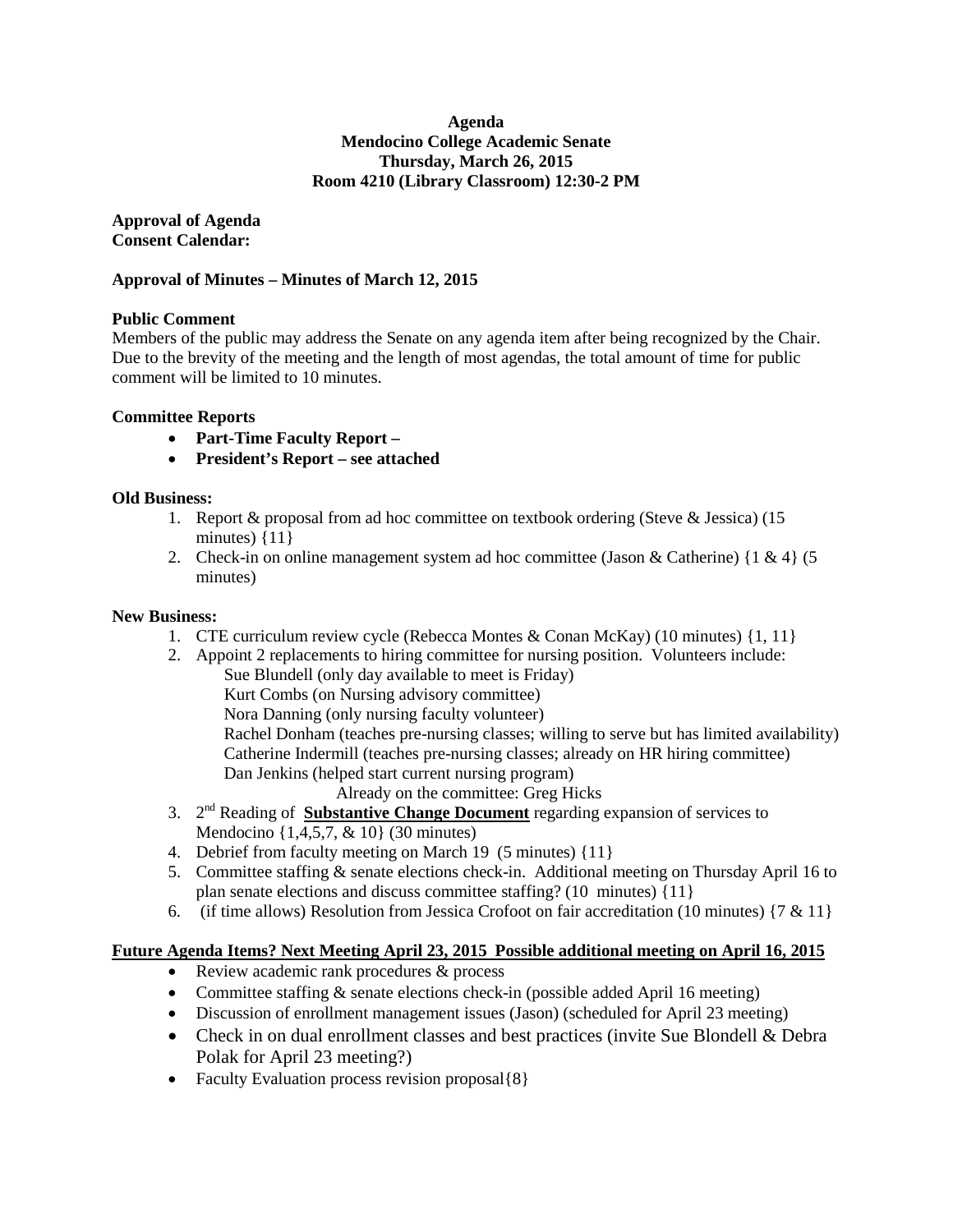# **Academic Senate Membership 2014-15**

| <b>Reid Edelman – President</b>      | <b>Jason Edington – Vice-president / Math</b>                   |
|--------------------------------------|-----------------------------------------------------------------|
| Doug Browe (CVPA)                    | <b>Steve Cardimona (Science)</b>                                |
| <b>Jessica Crofoot – MPFA</b>        | Jody Gehrman (English, Library & Languages)                     |
| Dan Jenkins (CTE)                    | <b>Catherine McKay – MPFA</b>                                   |
| <b>Sarah Walsh (Social Sciences)</b> | Tascha Whetzel (Student Services, Learning Skills & Counseling) |

MINUTES Mendocino College Academic Senate Thursday, March 12, 2015 12:30 – 2:00 p.m., Room 4210

| Call to Order            | Reid Edelman called the meeting to order at: 12:32 p.m.                                                                                                                                                                                                                                                                                                                                                                                                                                                                        |
|--------------------------|--------------------------------------------------------------------------------------------------------------------------------------------------------------------------------------------------------------------------------------------------------------------------------------------------------------------------------------------------------------------------------------------------------------------------------------------------------------------------------------------------------------------------------|
| Present                  | Tascha Whetzel, Jessica Crofoot, Catherine McKay, Dan Jenkins, Steve<br>Cardimona, Jason Edington and Jody Gehrman                                                                                                                                                                                                                                                                                                                                                                                                             |
| Absent                   | Sarah Walsh and Doug Browe                                                                                                                                                                                                                                                                                                                                                                                                                                                                                                     |
| Agenda Approval          | M/S/C ( <i>Edington/McKay</i> ) to approve the Agenda of March 12, 2015.                                                                                                                                                                                                                                                                                                                                                                                                                                                       |
| <b>Minutes Approval</b>  | M/S/C (Edington/Whetzel) to approve the Minutes of February 26, 2015 with<br>changes.                                                                                                                                                                                                                                                                                                                                                                                                                                          |
| <b>Public Comment</b>    | The 2015 CTE Institute will be held on May 8 and 9. The Registration fee of<br>\$275 includes meals and materials. The deadline to register is April 17. The<br>Institute will be held at The Sheraton La Jolla Hotel.                                                                                                                                                                                                                                                                                                         |
|                          | http://www.asccc.org/events/2015-05-08-070000-2015-05-09-070000/2015-<br>career-technical-education-institute                                                                                                                                                                                                                                                                                                                                                                                                                  |
|                          | Edington mentioned that both he and Conan McKay attended a recent CTE<br>meeting. It would be nice to have more CTE faculty involved. The workshops<br>are paid for.                                                                                                                                                                                                                                                                                                                                                           |
| <b>Committee Reports</b> | <b>Part-Time Faculty Report</b><br>No Report.                                                                                                                                                                                                                                                                                                                                                                                                                                                                                  |
|                          | <b>President's Report</b><br>Edelman provided a written report in which the following information was<br>included: EAP met on February 23 and approved proposals for a new<br>Allied Health degree, a new Geography for Transfer degree and to<br>reactivate the Paramedic Program. All of these proposals will still need to<br>go to the Curriculum Committee. Only the paramedic proposal would<br>require additional staffing, so this proposal would also require positive<br>action by Staffing and PBC to move forward. |
| <b>Old Business</b>      | <b>Textbook Ordering - Ad Hoc Committee</b>                                                                                                                                                                                                                                                                                                                                                                                                                                                                                    |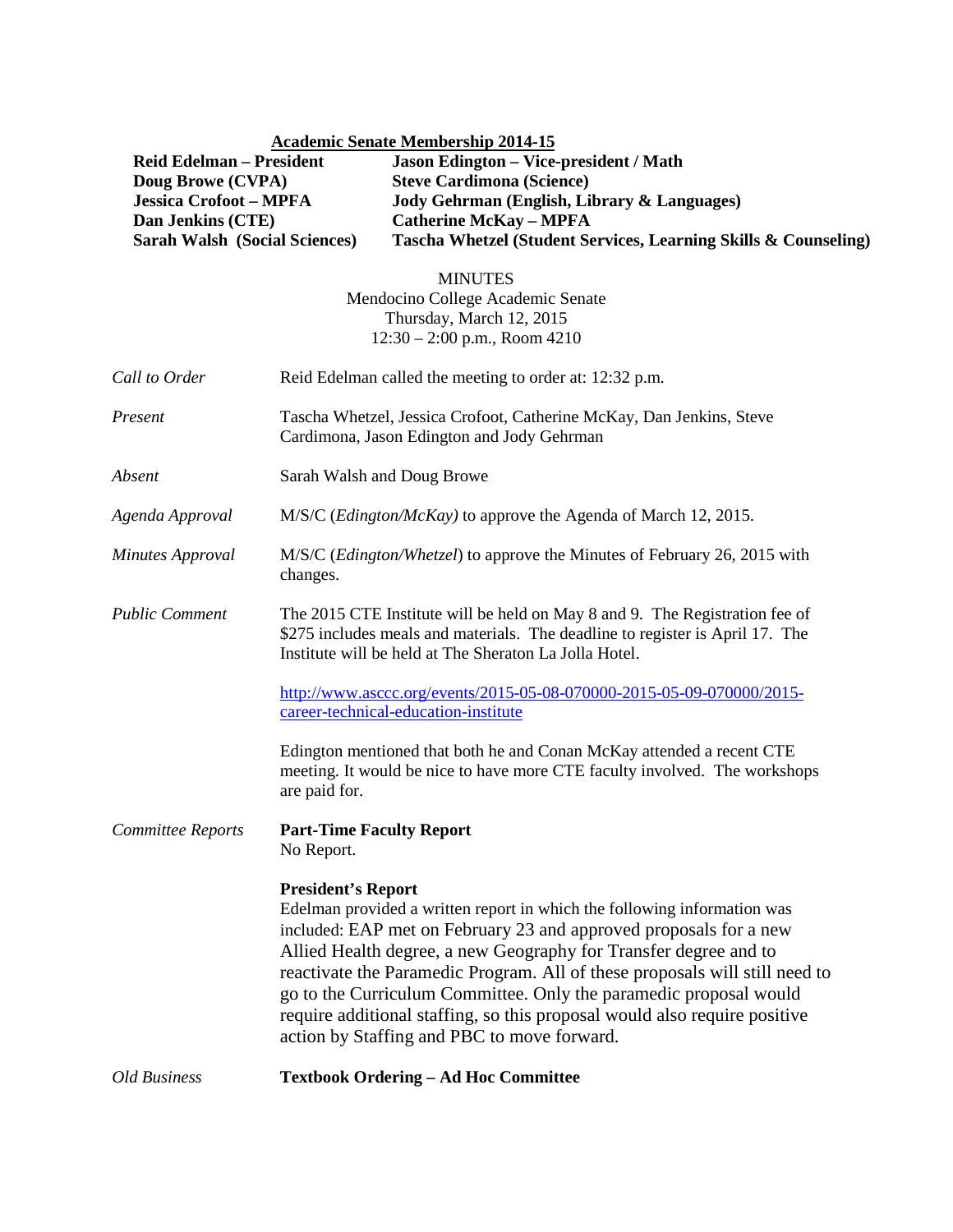Edelman has assigned an Ad Hoc Committee. Cardimona and Crofoot serve on behalf of the Senate. Cardimona has received e-mails from faculty regarding suggestions and changes to the textbook ordering process.

Gehrman suggested that information be sent to constituents for further comment and discussion.

Edington suggested that all comments for the Ad Hoc Committees be forwarded to the Chair of the committee. A brief summary will be sent to the Senate with suggested comments and changes.

Edelman suggested that the topic continue as old business on the next Agenda. He would like the process to be taken care of soon, before the next textbook ordering process is needed.

Crofoot mentioned the deadline for ordering textbooks, some of the part-time instructors wait to determine if they will have sufficient enrollment, before ordering their textbooks.

Cardimona stated that he will have a more streamlined process, suggested changes, dates, etc. and will address some of the concerns, but not all of them by the next meeting. He will send out a summary to the Senate for their review prior to the next meeting.

#### **Online Management System – Ad Hoc Committee**

Edington has talked to Koetzner and Varela. He has received quite a large response from full-time and part-time instructors who would like to serve on this committee.

A decision from the State is expected by the end of March. Edington will plan a meeting once he receives information.

Edington mentioned that Dean Polak has provided funding for mileage for those that plan to attend the OEI Conference in San Mateo on March 20. It would be nice to have at least one person attend the meeting. CCCConfer will also have this information available online.

Jenkins suggested, if the conference is taped, that the committee watch it at a later date for discussion purposes.

### **Faculty Evaluation Proposal – Feed Back**

Edelman has received some responses regarding this topic. These will be reviewed at a future meeting.

Once the Senate provides comments and suggestions this topic will need to be brought to the Union. This information will be presented at a full faculty meeting during the fall semester.

### *New Business* **Substantive Change Document – Ft. Bragg**

Edelman would like to invite VP Guleff, VP Cichocki, and Dean Polak to attend the next Senate meeting to discuss this topic.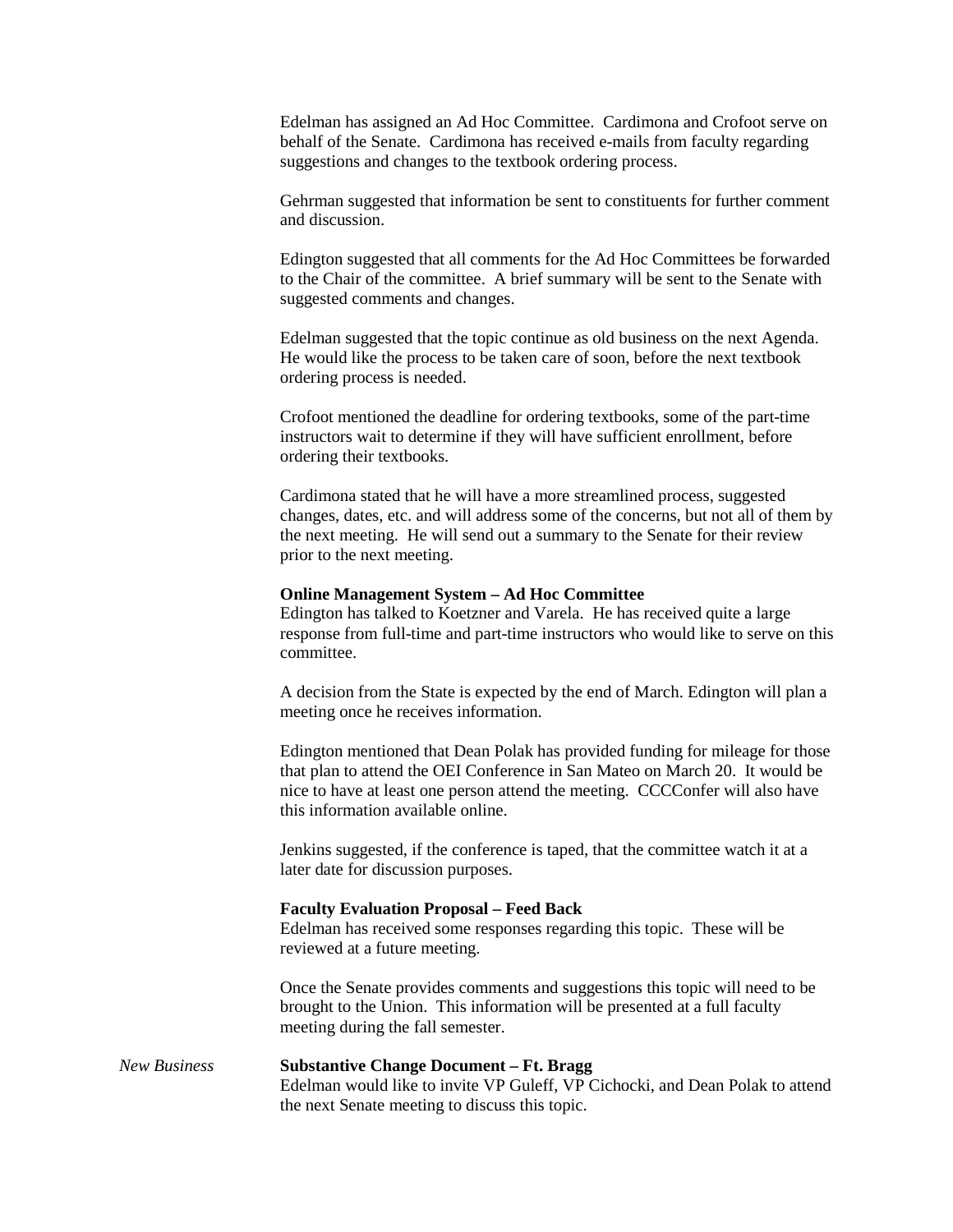Jenkins mentioned the need for the feasibility study to help determine if it is in the District's best interest to offer classes at the coast. The District is waiting to hear back on the outcome of the pest report.

Edelman mentioned that the substantive change report is a portion of the feasibility study. VP Guleff is preparing the document as information is gathered.

We have an MOU with the College of the Redwoods that goes through the end of June and a new one that will extend through the Spring of 2017.

Edelman feels that offering classes at the coast is a good idea. After a review of the numbers, there is almost an additional .5 million by operating on a minimum schedule.

Edington mentioned that for the 2009-2010 year, the Fort Bragg Center generated over 300 FTES for College of the Redwoods.

Edelman mentioned that we are struggling to have growth. We are already generating significant FTES at the Fort Bragg center. We would not be at our current FTES number if the coast classes were not offered.

Edelman mentioned that the Senate would like to view the MOU while it is in draft form, before it is sent to the College of the Redwoods.

Jenkins mentioned that he reviewed the first MOU and there were some major concerns that needed to be addressed.

The Senate reviewed the Sub Change document. Edelman will take those comments and suggestions back to VP Guleff for further review and discussion.

### **Faculty Meeting Topics – March 19**

Food will be provided by the English department.

- Arturo will be a guest at this meeting. There will be a discussion about the Fort Bragg center and an update on the Point Arena Field Station.
- Edelman would like to send Arturo information regarding suggested topics for discussion. Please send him information from constituent members soon.

**Resolution – Fair Accreditation** To be discussed at the next meeting.

*Future Agenda Items* **Substantive Change Document Academic Rank Procedures & Process Committee Staffing & Elections CTE Curriculum – Review Cycle**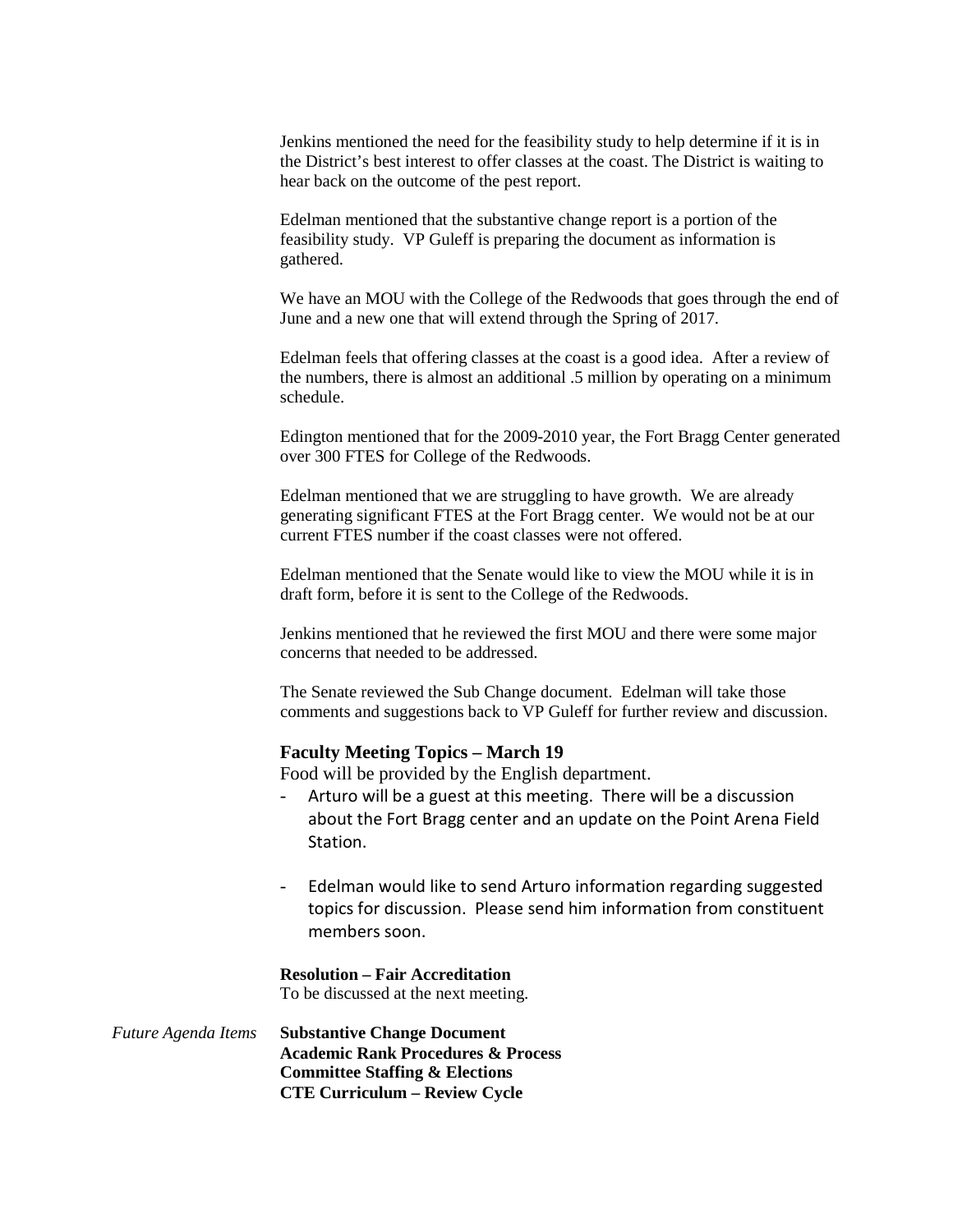### **Enrollment Management Issues Dual Enrollment – Best Practices**

*Next Meeting* Thursday, March 26, 2015

*Adjournment* The meeting adjourned at 2:05 p.m.

Academic Senate Membership 2014/2015 Reid Edelman – President Steve Cardimona Jason Edington – Vice President Jessica Crofoot – MPFA Tascha Whetzel Catherine McKay – MPFA Jody Gehrman Sarah Walsh Dan Jenkins Doug Browe

# **PRESIDENT'S REPORT, for 3/26/15 AS Meeting**

Respectfully submitted by Reid Edelman, Academic Senate President, 3/19/15

## **BOT Meeting 3/11/15, 5 PM**

Jack Tomkins called the meeting to order at 5 PM. Minutes were approved with some adjustments.

No public comment was presented. The BOT moved onto the President's Report and consent agenda.

Action items:

The BOT considered the Accreditation follow-up report. Arturo responded to questions about our issues with CuricUnet. Arturo pointed out progress PPAC has made towards addressing recommendation #2 with regard to updating policies. The report also shows progress towards our significant progress in addressing SLOs. Hopefully recognition of tentative agreement with regard to including SLOs in faculty evaluations will be enough to have this recommendation resolved in our favor.  $4<sup>th</sup>$  recommendation involved participatory governance, which we believe has also been addressed through sub-committee on institutional effectiveness. 5<sup>th</sup> recommendation relates to student achievement standards. These standards have now been established. Arturo explained to the BOT the rationale / purpose of these standards. The BOT approved the report unanimously.

The BOT honored Nicholas Petti, Leslie Banta and Rodney Grisanti on their achievement of tenured status. Congratulations!!!!

The BOT approved audit contract to the accounting firm of K\*Coe Isom.

THE BOT approved proposal for naming & signage for the new Demonstration Vineyard.

The BOT considered its votes for the CCC Trustees. The BOT agreed to vote for: Ann Ransford, Janet Chaniot, Bernard Jones, Don Edgar, Doug Otto & M. Tony Ontiveros.

Informational reports were presented. The fiscal services report included substantive discussion of potential expansion of services into Fort Bragg / Mendocino Coast. Figures coming in now in terms of FTES as well as financial cost /benefit are looking very positive.

The BOT held first readings of several proposed policy revisions.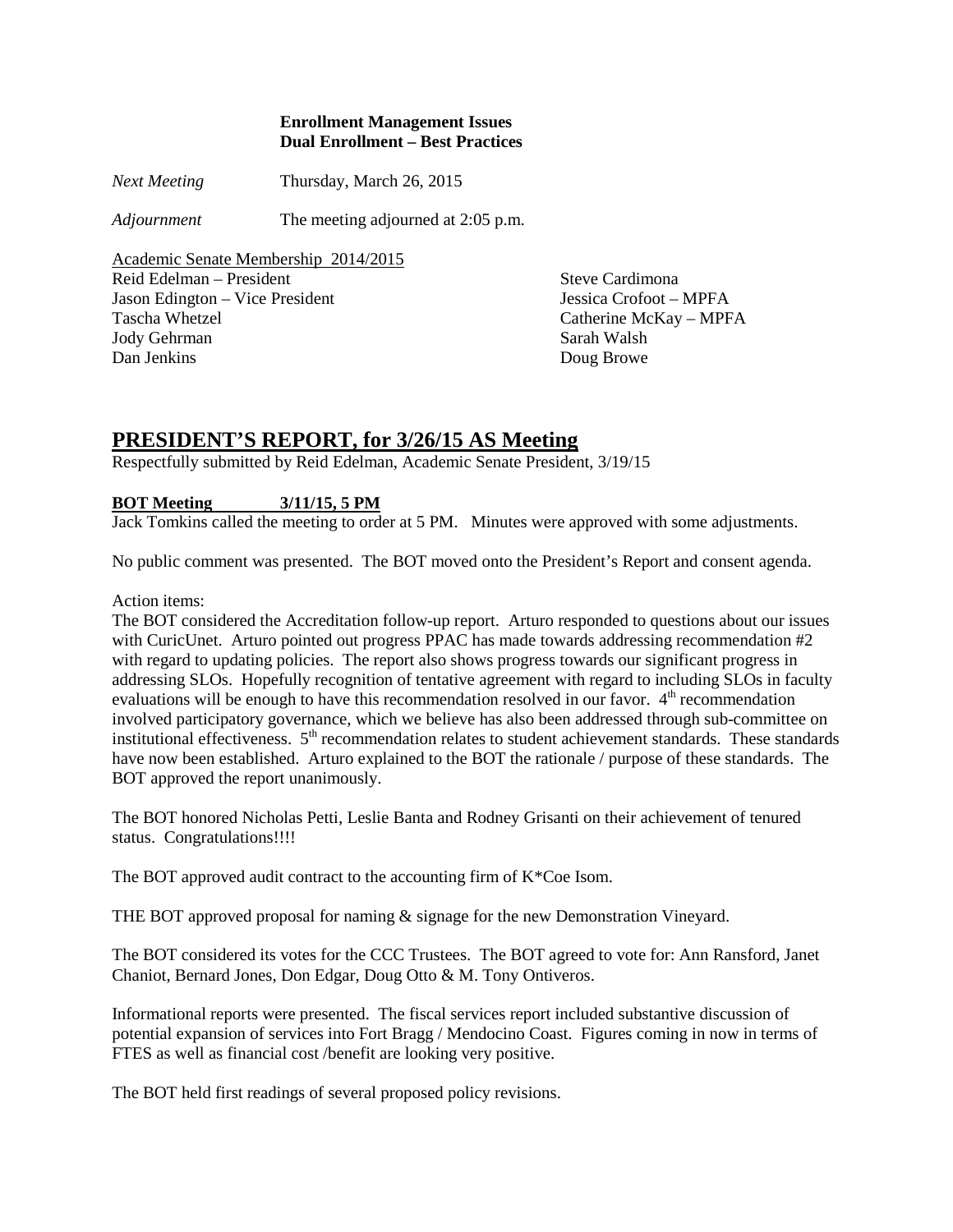Trustee reports were presented starting at 7:40 PM followed by closed session.

## **PBC Meeting 3/17/15, 2-3:30 PM**

- 1. **Potential Grant Applications:** Minerva informed us of various upcoming grant application:
- 1 from Maria Cetto to NEH and American Library Association for series on Latino history (\$3000)
- to Office of Post-Secondary education (OPE) \$650,000 / year cap.; to develop our capacity as HSI institution. May be used to support any historically underserved group, mostly to develop enhanced first year program for "high need" students. Funding may also be used for professional development. Funding to assist us in doing what we are already doing better.
- 2. **Budget Update:** update presented by VP Cichocki.

Deficit factor for 13-14 reduced: 1 time revenue source for this year of approx. \$65K For 14-15: FTES adjusted from 2900 to 2960. This is still conservative; we will probably attain more than this. All adjustments net to a gain of \$257K over adopted budget. Update presented on numbers from Coast Center (aka Fort Bragg): net gain from coast center for  $14/15 = $430K$ 

Good news: revised budget results in total of \$684K in additional revenue. Unfortunately, we also have added expenses of \$775K in unanticipated hourly instructional costs. So in total, our deficit has increased by \$135K. PBC authorized additional transfer from Health Fund balance to cover this deficit only if needed after final FTES figures are calculated.

**3. Report on Institutional Effectiveness & Governance Initiative (presented by VP Guleff & Director Flores):** 

Ginna reported on statewide initiative to provide technical assistance in these areas. Grants are available.

- 4. **Report on recruitment of open positions by Sabrina Meyer:** we have hired CalWorks Counselor and Financial Aid tech have been hired. Other open positions are in process.
- **5. Report on Accreditation Follow-Up Report & Visit by VP Guleff:** looks like we have a good team coming on April 13 & 14. Lots of kudos in order for excellent work on follow-up report.
- **6. Update on Substantive Change Report presented by VP Guleff:** SCR is a proposal to offer 50% or more of a given degree at a new location. It is not yet a redistricting proposal or a full feasibility study (from a business perspective). Some clarification may be needed on our process for analyzing this proposal.

# **VP/Deans/Directors / Senate Meeting 3/17/15, 4-5 PM**

- 1. **Update from CSSO (Chief Student Services Officer) Conference:** Ginna reported on various issues discussed at this conference (Save Act (Violence Against Women Act)/ Title IX), SSSP & Student Equity, OEI, IEPI (Institutional Effectiveness Partnership Initiative). Campus Sexual Violence policy will be the "big picture" item at the next BOT meeting.
- **2. Substantive Change Report:** Various sections will be distributed to sub-groups this week for expansion and/or editing / checking. Senate will review again on March 26, with new edits coming (hopefully) a couple of days in advance. Reid will ask AS to authorize a sub-group to review and approve final report in absence of a full AS meeting prior to deadline (committee of Reid, Jason, Steve and Dan?)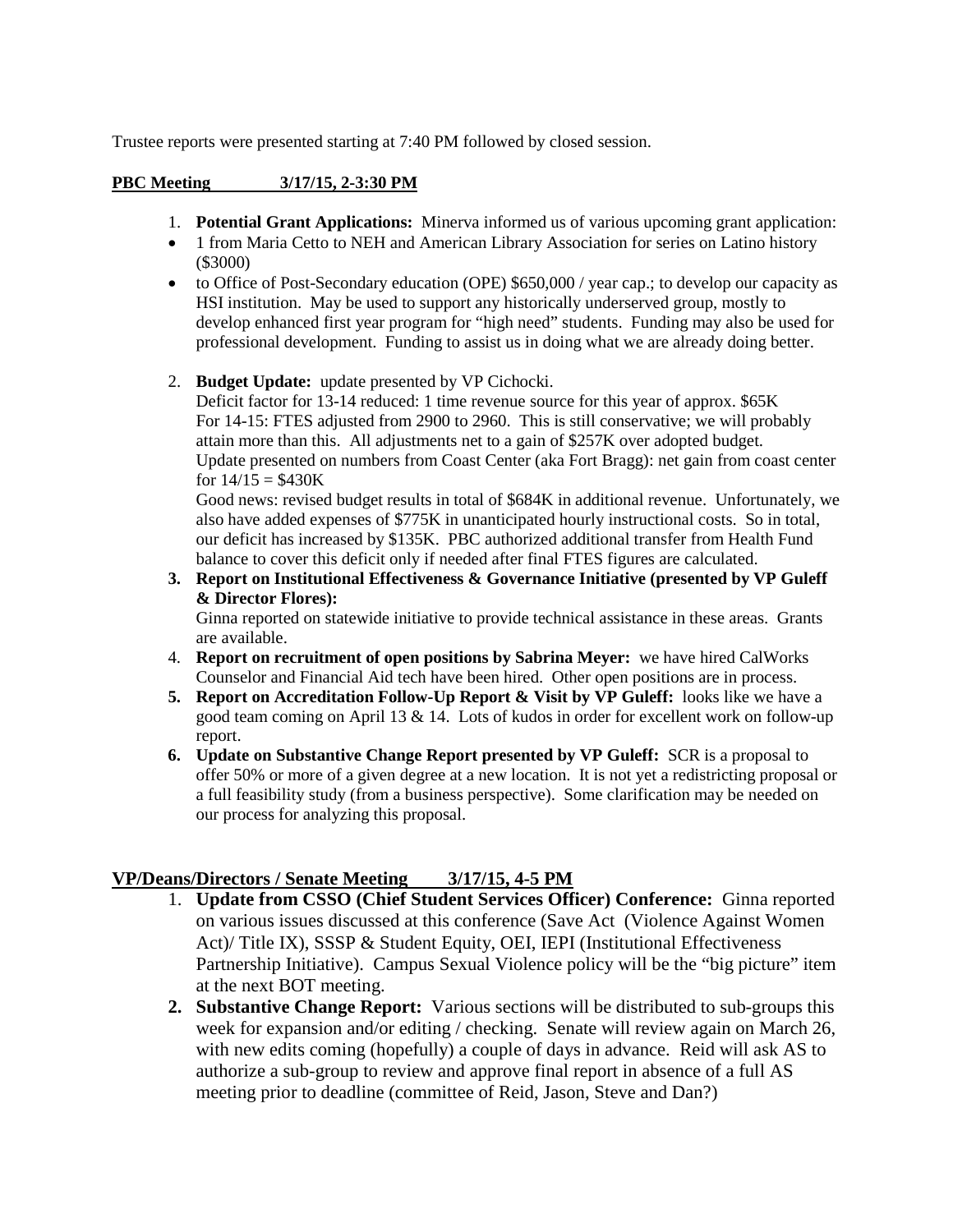# **3. Academic Senate Updates: Reid reported on:**

- OEI platform discussion
- Faculty discussion on dual enrollment issues
- Textbook policy discussion / process<br>- Status of professional development pro
- Status of professional development process for now and for the future
- 4. **Math Department Request:** Jason reported on Math department emergency staffing request for next year.

# **Summary of Faculty feedback on textbook ordering process proposal Submitted by Steve Cardimona**

- 1) Faculty agreed consistency of process is important…Need to come up with a working plan and stick with it. This plan should include the specific steps to submit requests as well as appropriate timing to assure books are ordered in time for start of semester.
- 2) Faculty agreed that submitting directly to bookstore via simple, online form sounds good.
- 3) Online form should be easily & quickly filled out, especially when "same book" is the expected outcome.
- 4) Full timers would like to be involved in part timer book choices, but submission of book requests should not be added to full timer list of duties…Part timer should be able to submit the information.
- 5) Part timers need to have clear information regarding who their point of contact is, whether it is a) full timer in discipline, b) full timer in related discipline, or c) dean of instruction.
- 6) Departments with more than one full timer would designate part timer book ordering coordination (such as by course offered) to spread out this duty among the full timers.
- 7) Instruction Office "oversight" not necessary for full timers and part timers with full timer oversight. This could be changed in the administrative procedure.

# **Summary of Faculty input:**

- **Process suggestion: As long as full timers are involved in discussion with part timers, part timer should be able to submit book request (with place on form for name of full timer who was the contact)**
- **Short term issue: Make sure online submission form is quick and easy, including "same book as last time offered by this instructor" and "same book for all sections" type conditions**
- **Short term issue: Information to part timers should be very clear regarding deadlines and their point of contact at the college (full timer or dean)**
- Long term issue: Change administrative procedure to not *require* "administrator review" **for all book requests.**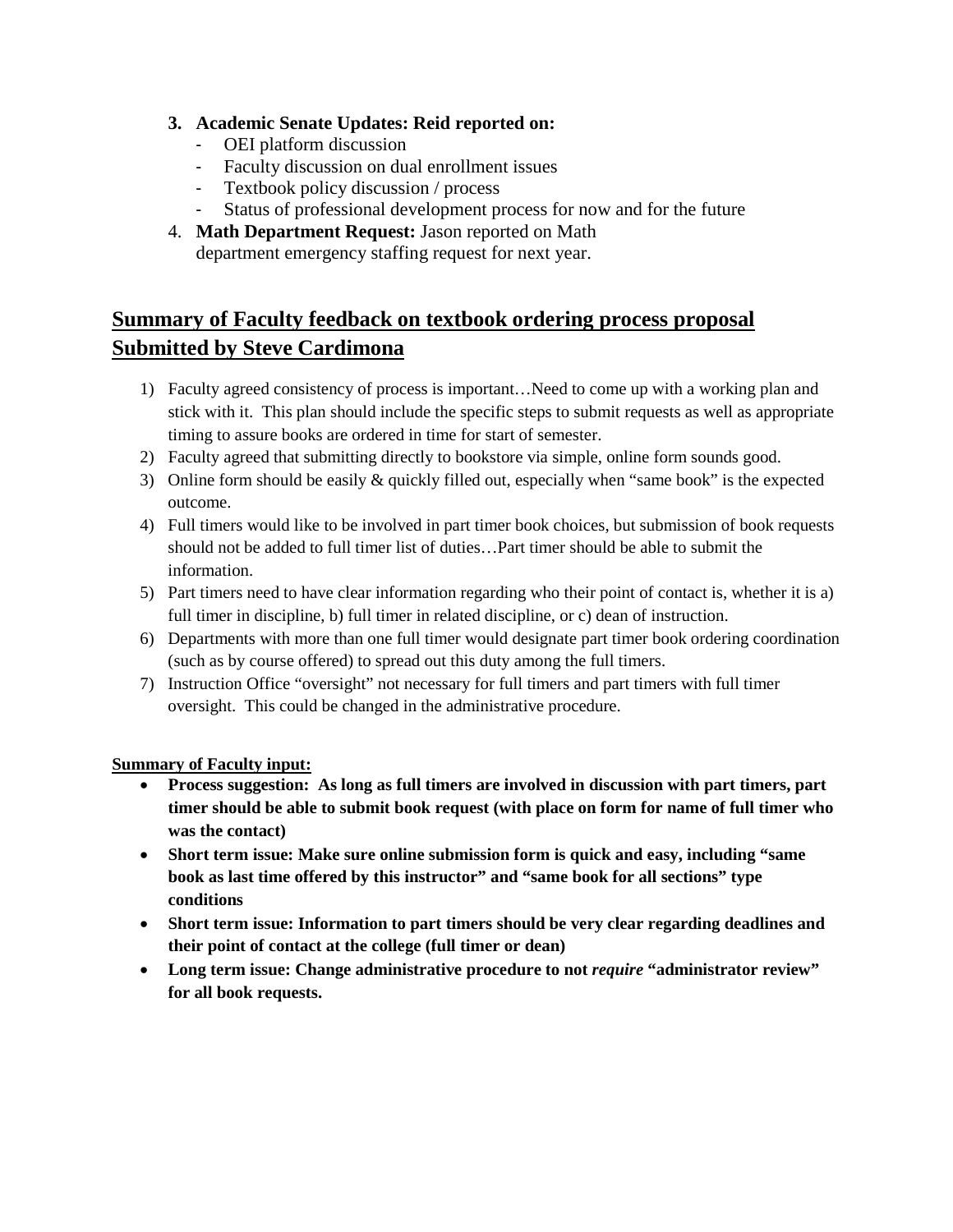### **Background:** Here is the plan currently proposed by Instruction Office for our textbook ordering process:

- 1) Full time instructor would submit their textbook orders via the online form to bookstore.
- 2) Part time instructors would work with full timers in their discipline to pick appropriate textbooks. Full time instructors would submit this book request information to bookstore via online form, with their name as submitter and part timer's name as "instructor".
- 3) For Part time faculty with no full timer in the discipline, they would submit directly to bookstore.
- 4) All book submissions would be sent by Bookstore to appropriate Dean for "review", with the expectation that this step is just a formality to make sure full time faculty are presenting books (their own and their part timers') and part time faculty without a full timer in their discipline have administrative oversight. Textbook ordering could begin by Bookstore in parallel with this administrative review step.
- 5) Possible: Bookstore manager could be given a list of full timers, and part timers with no full timer in their discipline, in order to make a first judgment call regarding the book request submission.
- 6) Possible: A suggestion will be made to the bookstore that their NEEBO-affiliated online submission form accommodate the "same as last time" book request. This will require keeping a data base, and recognizing the potential difference between a full timer and a part timer who might be using different books at different times, as well as a class that was offered longer ago than just the previous semester.

**\_\_\_\_\_\_\_\_\_\_\_\_\_\_\_\_\_\_\_\_\_\_\_\_\_\_\_\_\_\_\_\_\_\_\_\_\_\_\_\_\_\_\_\_\_\_\_\_\_\_\_\_\_\_\_\_\_\_\_\_\_\_\_\_\_\_\_\_\_\_\_\_\_**

### **Background From Debra Polak:**

I would like to amend one of Steve's comments. It's not just a "formality" that the Dean approves the textbook adoptions; it's a part of the AP. However, I did share with Steve that it would be highly unlikely that a Dean would question a full-time faculty member's textbook choice. This process would, though, double check the bookstore manager's screening of the textbook orders to make sure they are being submitted by full-time faculty except when there is not one in the discipline.

### **Background From S Cardimona:**

The Administrative Procedure #404.1 states that faculty will forward their recommendation to the appropriate Administrator…From the AP: "All book orders will be reviewed and signed by the appropriate Administrator and forwarded to the Vendor."

**\_\_\_\_\_\_\_\_\_\_\_\_\_\_\_\_\_\_\_\_\_\_\_\_\_\_\_\_\_\_\_\_\_\_\_\_\_\_\_\_\_\_\_\_\_\_\_\_\_\_\_\_\_\_\_\_\_\_\_\_\_\_\_\_\_\_\_\_\_\_\_\_\_**

The *oversight* is meant for part-time faculty who have no full-timer in their discipline. Debra confirmed that she did not foresee any time she would micromanage full time faculty at the textbook-ordering level. Although I suppose this could happen in the future if we do not work to change the AP.

### **Feedback From:** Alan West

Regarding step #4 in the process: I do not think that I need administrative oversight for my textbook choices.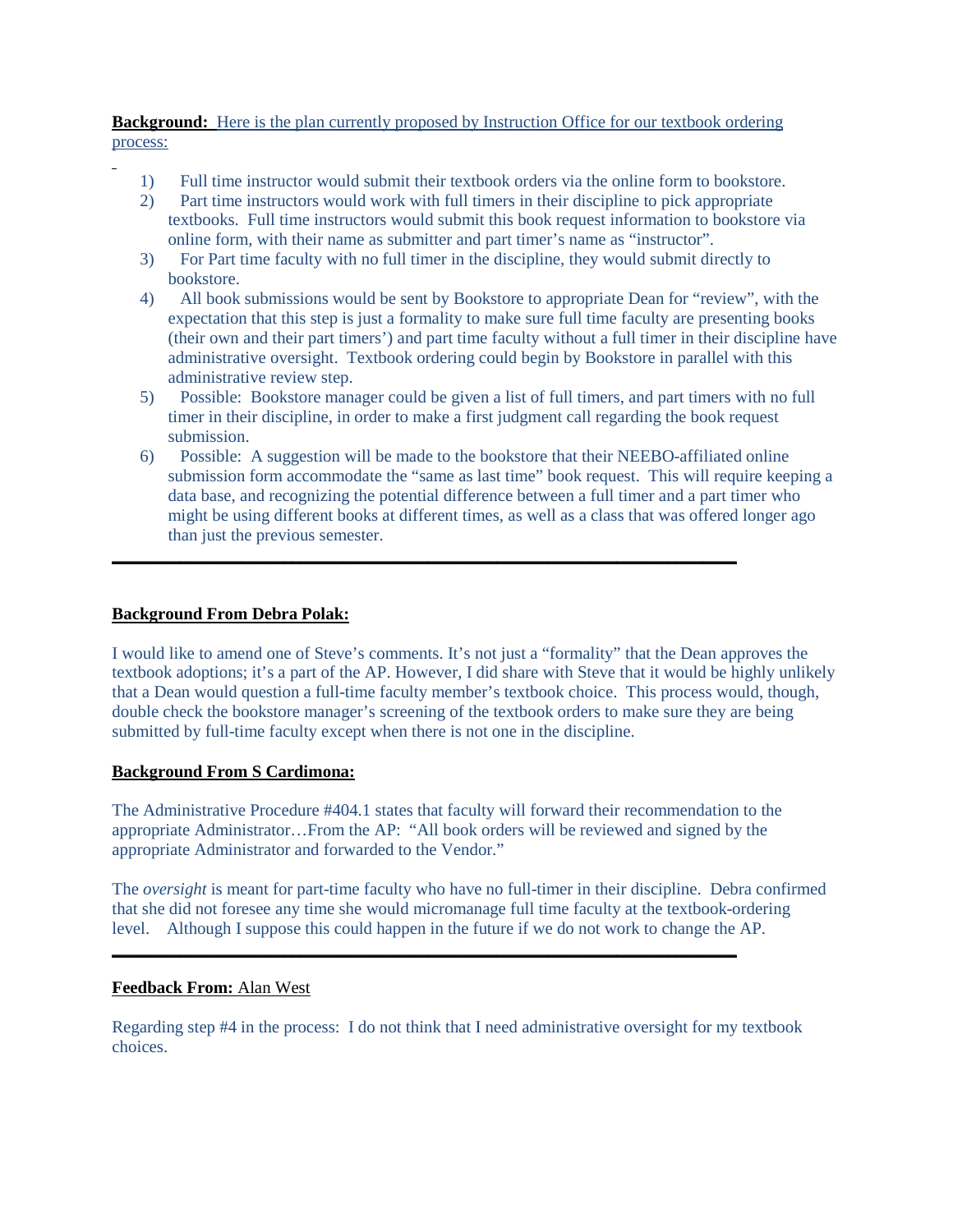• Suggestion: Change AP 404.1 so that administrator oversight is only required for part-timers without full time instructor in discipline. I.e., remove requirement that administrator "sign off" on full time faculty textbook choices.

### **Feedback From Rachel**

- 1) I definitely like your proposal to stream line the book ordering. It is a hassle each semester.
- 2) It seems like an online order would be the simplest, and hopefully the least likely to cause confusion and errors.

**\_\_\_\_\_\_\_\_\_\_\_\_\_\_\_\_\_\_\_\_\_\_\_\_\_\_\_\_\_\_\_\_\_\_\_\_\_\_\_\_\_\_\_\_\_\_\_\_\_\_\_\_\_\_\_\_\_\_\_\_\_\_\_\_\_\_\_\_\_\_\_\_\_**

**\_\_\_\_\_\_\_\_\_\_\_\_\_\_\_\_\_\_\_\_\_\_\_\_\_\_\_\_\_\_\_\_\_\_\_\_\_\_\_\_\_\_\_\_\_\_\_\_\_\_\_\_\_\_\_\_\_\_\_\_\_\_\_\_\_\_\_\_\_\_\_\_\_**

### **Feedback From: Catherine Indermill**

Thanks. It seems this is a much overdue issue that I am glad is being addressed. There are some other issues with the bookstore that need to be addressed, as well. We can discuss that separately from this.

1) much better to go directly to bookstore, more time-efficient

1) The on-line ordering form need to be user-friendly and not just a word doc attached to an email

2) this is fine, most of do this anyway

3) I disagree with this, I think full-time faculty need to be involved, thus a FT faculty member in a related discipline should work with the PTer and submit the form (this might also reduce the number of contact the book store personnel have to make)

4) I'm not usually in favor of Dean oversight on textbooks, but I'm not sure it can be avoided

5) I do not understand this... is this indicating the bookstore manager will make a determination about the appropriateness of a textbook??? If so it is totally unacceptable

5) I do not see a reason the bookstore needs to know who is FT and PT, how will this information streamline ordering? This will be unnecessary if FT in related discipline work with PT faculty (3)

6) This is good, but maybe we should specify the semester "same as \_\_\_\_\_\_\_ semester" (e.g., Fall 2014 or Spring 2014). In this way if a class is taught only once annually it will trigger bookstore personnel to check previous orders. This should only be applicable if it is the same edition. New editions should need a new request (ISBN is different)

6) There should also be a provision to indicate "all sections of \_\_\_\_\_\_(indicate class / e.g., PSY 205) will use the same textbook. In this way there may be one form for multiple sections of the same class. For example, Fall 2014 we had 9 sections of PSY 205 District-wide and bookstore wanted a separate request form for each class!

**\_\_\_\_\_\_\_\_\_\_\_\_\_\_\_\_\_\_\_\_\_\_\_\_\_\_\_\_\_\_\_\_\_\_\_\_\_\_\_\_\_\_\_\_\_\_\_\_\_\_\_\_\_\_\_\_\_\_\_\_\_\_\_\_\_\_\_\_\_\_\_\_\_**

### **Feedback From:** Lynn Haggitt

Looks good! In the case of the English Department with so many part time instructors, would we appoint certain faculty to certain levels? This could get cumbersome quickly if one person was contact for all pt timers – including centers.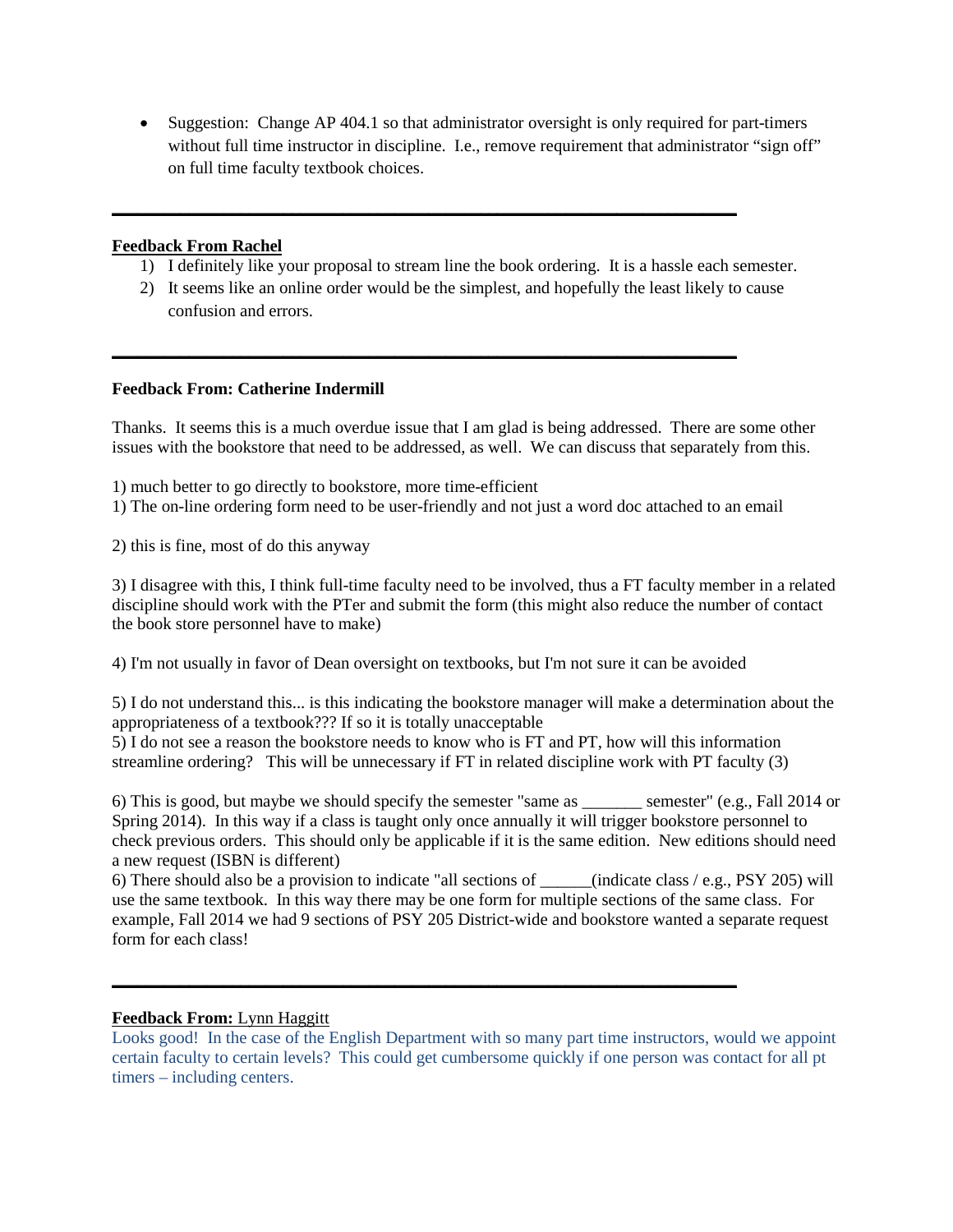### **Feedback From:** Jody Gehrman

I would suggest there be a point person for each course, ideally someone very familiar with it. **\_\_\_\_\_\_\_\_\_\_\_\_\_\_\_\_\_\_\_\_\_\_\_\_\_\_\_\_\_\_\_\_\_\_\_\_\_\_\_\_\_\_\_\_\_\_\_\_\_\_\_\_\_\_\_\_\_\_\_\_\_\_\_\_\_\_\_\_\_\_\_\_\_**

**\_\_\_\_\_\_\_\_\_\_\_\_\_\_\_\_\_\_\_\_\_\_\_\_\_\_\_\_\_\_\_\_\_\_\_\_\_\_\_\_\_\_\_\_\_\_\_\_\_\_\_\_\_\_\_\_\_\_\_\_\_\_\_\_\_\_\_\_\_\_\_\_\_**

**\_\_\_\_\_\_\_\_\_\_\_\_\_\_\_\_\_\_\_\_\_\_\_\_\_\_\_\_\_\_\_\_\_\_\_\_\_\_\_\_\_\_\_\_\_\_\_\_\_\_\_\_\_\_\_\_\_\_\_\_\_\_\_\_\_\_\_\_\_\_\_\_\_**

**\_\_\_\_\_\_\_\_\_\_\_\_\_\_\_\_\_\_\_\_\_\_\_\_\_\_\_\_\_\_\_\_\_\_\_\_\_\_\_\_\_\_\_\_\_\_\_\_\_\_\_\_\_\_\_\_\_\_\_\_\_\_\_\_\_\_\_\_\_\_\_\_\_**

### **Feedback From Sarah Walsh**

As a lone full-timer with a large group of adjunct faculty, I do not want to be responsible for submitting their book orders each semester. I do want to be involved in the process, but I think that paperwork or online submissions should be their responsibility to complete. I would like oversight and to be able to approve their orders, along with the Dean, but I do not want to add submitting book orders for all ESL adjunct faculty to my semesterly duties.

### **Feedback From Jean Stirling**

As far as textbooks go.... what is missing is consistency of process and communication with teachers. I would recommend that the book orders go to the teachers with a copy to the lead faculty (if they exist. The deadline to order books and return forms needs to be at least one month ahead of time. I would recommend email, snail mail in our boxes and Portal.

### **Feedback From Greg Hicks**

I would like to be able to review and be aware what my part timers are ordering each semester, but I feel the part timer can be the one to place the orders.

### **Feedback from Jessica regarding part timers**

The contact for each part time faculty member should be made clear, and the process should be streamlined. Deadlines should be clear and in time for books to be available at start of each semester.

# *Proposed Resolution in Support of Fair Accreditation for California Community Colleges*

For Senate first reading: New Business # 4

**Whereas** the U.S. system of regional accreditation continues a long tradition of providing essential guarantees of quality in America's post-secondary institutions; a spirit of collaboration and mutual respect between the regional commissions and their member institutions is essential to the success of the system of accreditation; and a shared focus on the needs and interests of students is primary and vital to preserve, and

**Whereas** over the last decade, the relationship in the Western Region between the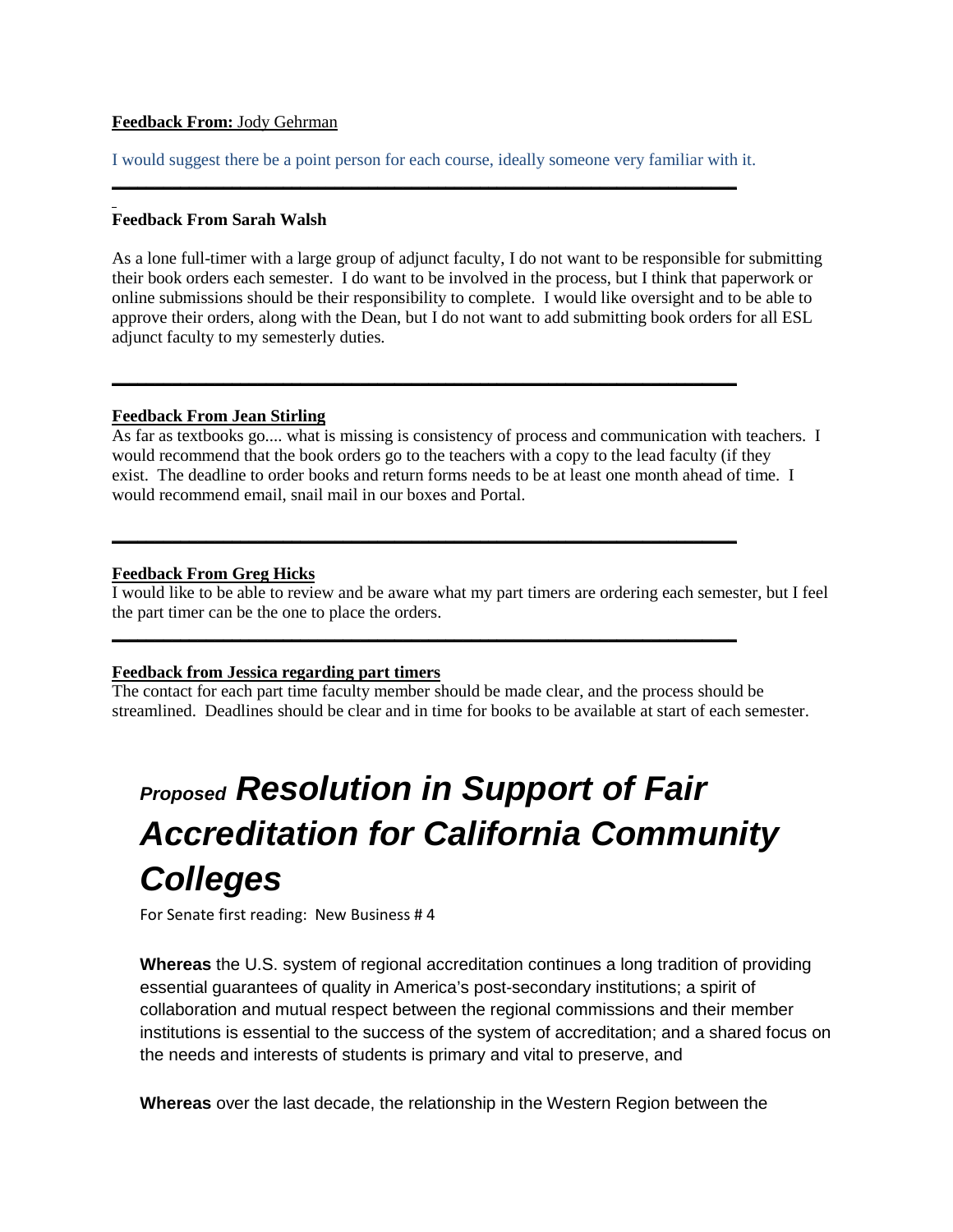Accrediting Commission for Community and Junior Colleges (ACCJC) and California's 112 community colleges has changed from one of constructive collegiality to one in which the member colleges increasingly report antagonism, intimidation and fear, and

**Whereas** the ACCJC levels sanctions against California community colleges at a rate that is 400% of the sanction levels seen in other regions and in four-year California institutions,

**Whereas** concerns about the changed nature of the relationship between the ACCJC and many of its member institutions have been documented by resolutions, articles and complaints prepared and approved by leading statewide organizations of professional educators, including the Community College Council of the California Federation of Teachers (CCC-CFT), the Community College Association of the California Teachers Association (CCA-CTA), the California Community College Independents (CCCI), the Faculty Association of the California Community Colleges (FACCC) and the Academic Senate for the California Community Colleges (ASCCC), and

**Whereas** the growing concerns regarding the ACCJC have led to a review of the ACCJC's financial impact on community colleges by the CA Legislature's Joint Legislative Audit Committee, creation of two separate Task Forces by the California State Chancellor's office, filing of three lawsuits against the ACCJC, and multiple public statements of concern from members of California's Congressional delegation as well as state legislators, and

**Whereas** the ACCJC's frequent sanctions based on the legitimate activities of trustees of Community College District Boards have raised serious concerns regarding the free speech rights of elected officials and the rights of voters to representation by duly elected officials, and

**Whereas** areas of non-compliance found during the ACCJC's regular review by the U.S. Department of Education prompted the DOE to continue its recognition of the ACCJC as an accrediting body for only a one-year period – in which it must demonstrate compliance – instead of the standard five-year period for renewal of recognition, and

**Whereas** the ACCJC's actions at City College of San Francisco have brought to light numerous and serious legal and ethical concerns regarding the ACCJC, its processes and procedures, biases, conflicts of interest, leadership, and interpretations of its charge, and

**Whereas** the ACCJC's decision to put CCSF on show cause and subsequently announce revocation of its accreditation despite the unquestioned educational quality at the college created an unprecedented enrollment and financial crisis for CCSF and caused irreparable hardship for its students, in particular those most disadvantaged, and

**Whereas** the ACCJC's decision to put CCSF on show cause and subsequently announce revocation of its accreditation despite the unquestioned educational quality at the college created an unprecedented enrollment and financial crisis for CCSF and caused irreparable